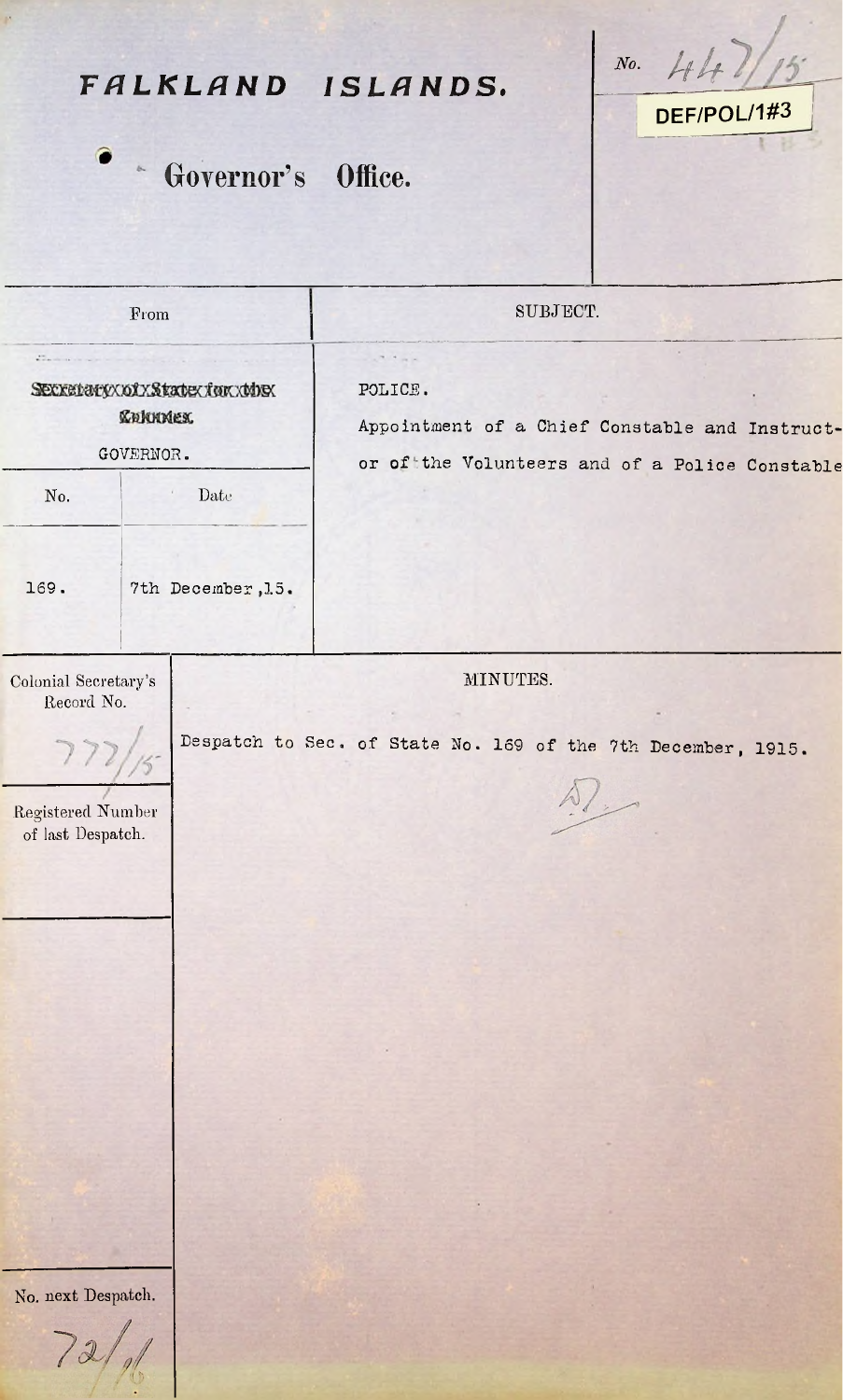FALKL AND TSLANDS. *tkq*. .

Government House, Stanley. 7th December, 1915.

Sir,

With reference to Administrator Dickson's despatch No. 150 of 11th October, 1915, your telegram of the 12th September, 1914, and Governor Allardyce's despatch No. 25 of 16th February last, I have the honour to ask whether it would be possible at this date to make a suitable appointment to the combined offices of Chief Constable and Instructor of Volunteers. The present arrangements are not satisfactory, and in the interests hope it will be found possible to make an early appointment. 7/ ' of the place and especially those of the Volunteers I

2. <sup>I</sup> beg that steps may at the same time be taken to selectaa Police Constable for appointment in this Colony.

3. In reply to an advertisement.only three candidates have applied, not one of whom is considered suitable.

4. I enclose the usual forms of particulars of the offices.

<sup>I</sup> have the honour to be,

Sir,

Your most obedient.

*) /* Governor.  $\int_a^b$ humble servant*,*

THE RIGHT HONOURABLE

THE SECRETARY OF STATE FOR THE COLONIES.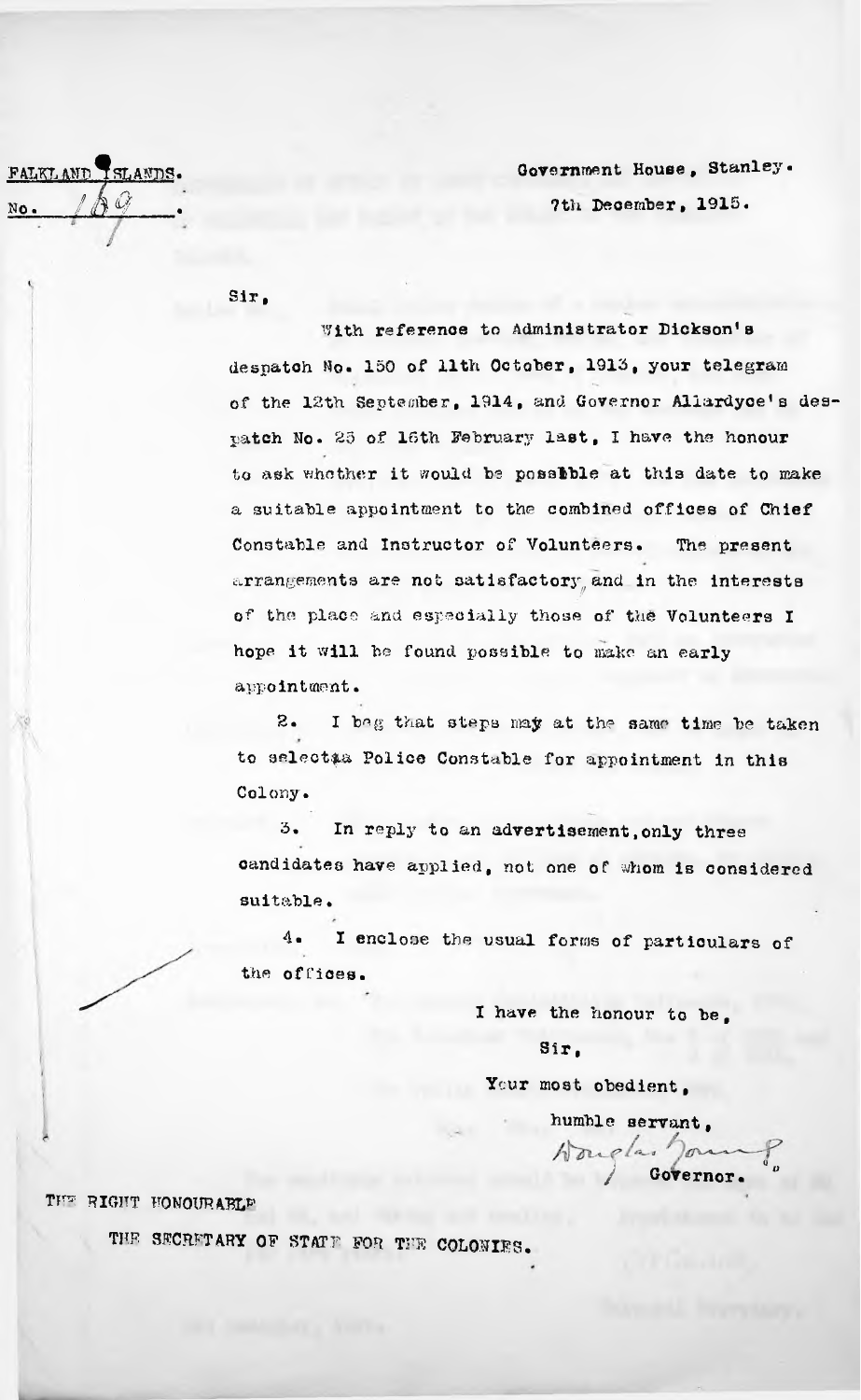PARTICULES OF OFFICE OF ULL F CONSTREEL, AND INSTRUCTOR OF VOLERTAKES NOT VECANT IN THE COLONY OF THE FELKLAND ISLANDS.

Usual Police duties of a senior non-commission-Duties Ac., ed Officar, Customs, Excice, and Inspector of Huisances in the town of Stanley, and such cther suitable duties as the Covernor may at any time require. Ogalified certificated drill and nun Instructor To train and drill the Falkland Islands Volunteers according to the directions of the Officer Commaning the Force.

2100 as Chief Constructs. 100 as instructor Salary. of Volunteers. Add as Inspector of Maismoon.

Aliceanose Le. Free unfurnished parters, and as loads of poat a year. Uniform and bests.

Free second class passage aut and return 13832.25. passage at onl of term of service, on signing caual passage screenent.

Securities. Mil.

Ordinances, ac. The Summary Jurisdiction Ordinance, 1902. The Volunteer Ordinaces, Nos 5 of 1803 and<br>4 of 1915, The Fublic Health Oriinance, 1895,

 $\omega_{\bullet}$ ,  $\omega_{\bullet}$ ,  $\omega_{\bullet}$ 

The candidate scleeted mould be between the swes of 32 ard 35, and strong and healthy. Spicintent to be one for five years.

C. Hondelly

Colomial Moretary.

Url Teoemasr, 1910.